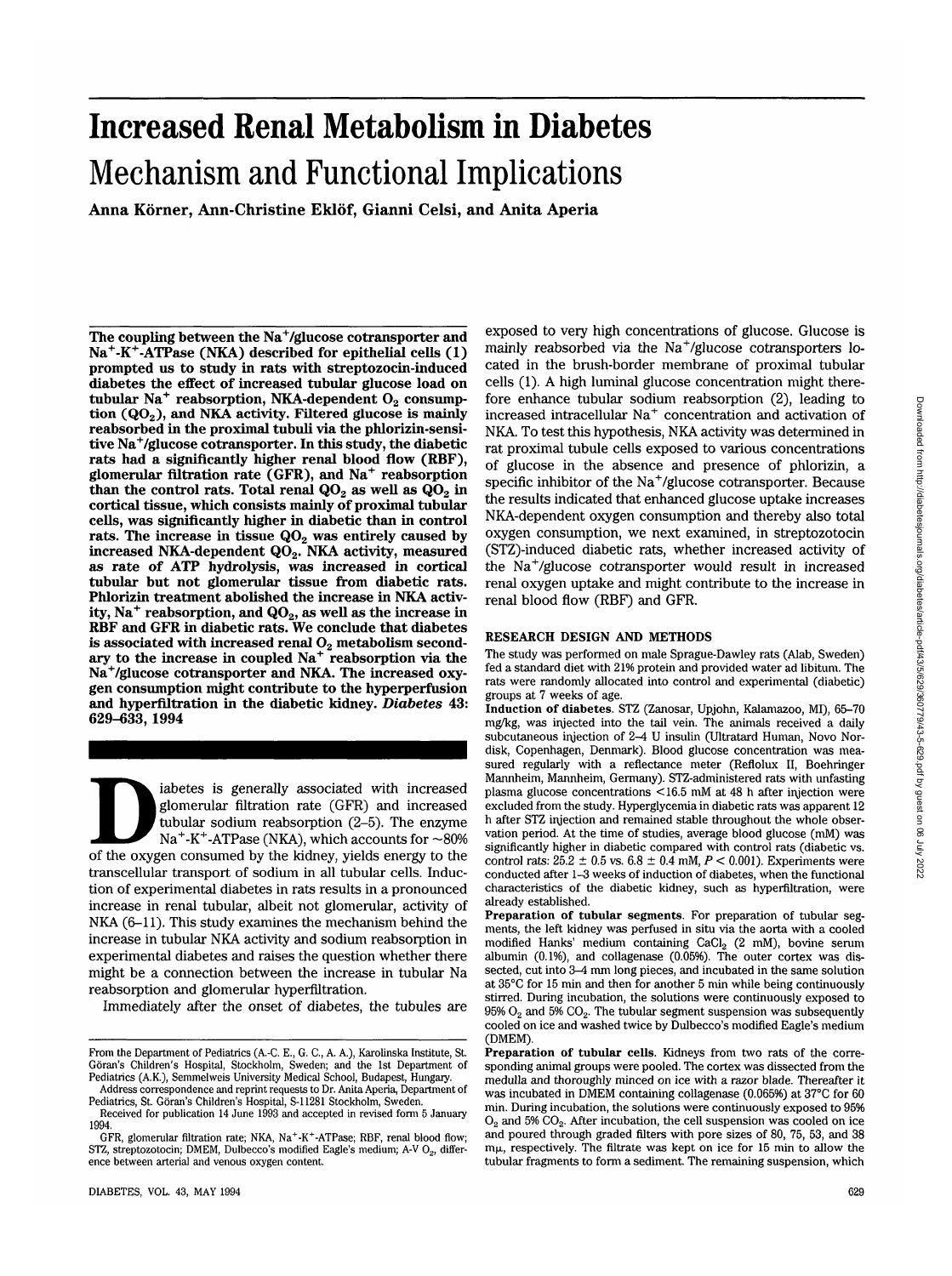contained a population of 75-80% cortical cells, was washed three times in 20 ml DMEM without collagenase, and the cells were collected after a slow-spin (100 *g)* centrifugation for 4 min.

**Isolation of glomeruli.** Glomeruli were isolated by sieving through a series of stainless steel meshes with pore sizes of 150, 105, and 77 m $\mu$ , respectively, and by repeated washing with an excess volume of 0.9% NaCl. After centrifugation at 100 *g,* isolated glomeruli were resuspended in 2.0 ml buffer containing 140 mM NaCl, 3 mM KCl, 10 mM  $\text{Na}_2\text{HPO}_4$ , and 2 mM  $KH_2PO_4$  and centrifuged again at 100 g. Thereafter the pellet was resuspended in 100 ml of the same solution and homogenized on ice. For each experiment, the renal cortex of one animal was used.

**Measurement of NKA activity.** To study the regulation of NKA activity in proximal tubule cells in diabetes, tubular NKA activity was measured by two different methods. In the homogenate studies, NKA was satuby two unterent methods. In the nomogenate studies, NKA was satu-<br>rated with regard to Na<sup>+</sup> as well as with regard to the other major rated with regard to Na, as well as with regard to the other major<br>substrates, K<sup>+</sup> and ATP. The oxygen consumption studies were not substrates, it and  $\Delta T$ . The exigen consumption statics were not<br>carried out at  $V_{\text{max}}$  condition, because the tubular cells have an<br>intracellular Na<sup>+</sup> concentration in the range of 10 to 20 mM, and *V* is intracellular Na<sup>+</sup> reached at —50 mM intracellular Na<sup>+</sup> concentration (19). reached at ~50 mm intracentuar iva = concentration (12).<br>Measurements CNKA-dependent respiration. The class and at and

Measurement of NKA-dependent respiration. Tubular segments and tubular cells suspended in DMEM were transferred to a continuously stirred 3-ml chamber maintained at 37°C with a circulating water bath. Aliquots (500  $\mu$ l) of the cell suspension were diluted with 2.5 ml incubation solution. The chamber was sealed with a Clark-type polarographic oxygen probe (Scientific Division, YSI, Yellow Springs, OH). To optimize mitochondrial respiration, butyric acid  $(10^{-3}$  M) was added just before the cells were put into the chamber. For the measurement of NKA-independent respiration ouabain  $(2 \times 10^{-3}$  M) was added. All experiments were run in duplicate or triplicate. To assess the effect of different medium glucose concentrations on NKA-dependent respiration, the commercially available DMEM containing 5 mM glucose was supplemented with either 95 mM glucose or 95 mM mannitol. In some experiments, glucose was replaced by an equal concentration of methyl- $\alpha$ -D-glucopyranoside. This nonmetabolized analogue is actively transported in a sodium-dependent fashion at the same rate as  $loglu\cos\left(13\right)$ . In some protocols, amphotericin B (10  $\mu$ g/ml) was added to the chamber.

**Measurement of NKA activity in renal cortical homogenate.** The renal cortex was homogenized on ice in 140 mM NaCl, 5 mM KC1,10 mM  $Na<sub>2</sub>HPO<sub>4</sub>$ , 2 mM  $KH<sub>2</sub>PO<sub>4</sub>$  buffer (pH 7.2) with a Teflon homogenizer (800 rpm, 5-6 strokes). Aliquots (10  $\mu$ l) of cortical homogenates were permeabilized by 0.1% deoxycholate and incubated for 15 min at 37°C in a reaction mixture containing NaCl (140 mM), KCl (5 mM),  $MgCl<sub>2</sub>$  (5 mM), EGTA (1 mM), Tris-HCl (30 mM), Na<sub>2</sub>ATP grade II (3 mM) (Sigma, St. Louis, MO), and  $[{}^{32}P]ATP$  (Du Pont-NEN, Boston, MA), 2-10 Ci/ $\mu$ mol in tracer amounts. The reaction was terminated by adding trichloroacetic acid (5%). For the determination of ouabain-insensitive (Mg-dependent) ATPase activity, NaCl and KC1 were omitted, and 1 mM ouabain was added. The pH of both solutions was 7.4. The phosphate liberated by the hydrolysis of [32P]ATP was separated by centrifugation at 8,000 *g* after absorption of the unhydrolyzed nucleotide on activated charcoal. The radioactivity was counted in a liquid scintillation counter. Incubation of the media alone gave the value for nonspecific ATP hydrolysis, which was subtracted from the values of total and ouabain-insensitive ATPase. In each experiment, NKA activity was calculated as the difference between the mean value for total and ouabain-insensitive NKA. The same procedure was applied for measurement of glomerular NKA activity.

**Abundance of mRNA.** The abundance of mRNA for NKA was determined as described previously (14). Briefly, 5  $\mu$ g of total RNA was blotted into nylon filter and hybridized at 65°C in Amersham Rapid Hybridization buffer (Amersham, U.K.). Samples were blotted in triplicate, and the corresponding dots were scanned by laser densitometer three times. The mean was calculated and then normalized to a standard (control kidney homogenate) to account for variations between different filters. Quantitative loading of mRNA samples was evaluated by monitoring the expression of actin mRNA for each blot. The  $\beta_1$  cDNA is the *HindIII-Pst* I fragment (nucleotides 913–1,184), and  $\alpha_1$  is a full-length cDNA. Actin cDNA was purchased from Clontech (Palo Alto, CA).

**Renal function.** GFR was measured as the clearance of inulin (Laevosan Gesellschaft, Linz, Austria). Inulin was diluted in normal saline (5%) and infused at a rate of 1 ml · 100 g body  $wt^{-1} \cdot h^{-1}$ . The infusion was preceded by a priming dose of the infusate, 1 ml/100 g body wt. After a 60-min equilibration, urine was collected from tubes placed in both ureters and sampled for two (45-60 min) periods (15). Chemical analysis of inulin in blood and urine was performed by a standard

## 630 DIABETES, VOL. 43, MAY 1994

#### TABLE 1

NKA activity measured as ouabain-sensitive  $O<sub>2</sub>$  consumption in proximal tubular segments of diabetic and control rats

|                               | п        | $O_2$ consumption<br>( $\mu$ l $O_2 \cdot$ mg protein <sup>-1</sup> · h <sup>-1</sup> ) |                                  |
|-------------------------------|----------|-----------------------------------------------------------------------------------------|----------------------------------|
|                               |          | Total                                                                                   | Ouabain-inhibitable              |
| Diabetic rats<br>Control rats | 12<br>13 | $120.0 \pm 10.2*$<br>$91.0 \pm 6.9$                                                     | $42.0 \pm 3.7$<br>$26.4 \pm 2.6$ |

Data are means  $\pm$  SE.  $*P < 0.05$  compared with control rats,  $\dagger P <$ 0.01 compared with control rats.

laboratory method (16). In experiments in which the effect of phlorizin was tested, the drug was administered after the first clearance period.

RBF was measured with the microsphere technique as described previously (17), using carbonized microspheres, 15  $\pm$  2  $\mu$ m in diameter, labeled with <sup>51</sup>Cr. The microspheres were injected, and the reference blood samples were withdrawn at the same speed, 0.3 ml/min. This withdrawal rate allows the trapping of enough spheres in the reference sample without producing any observable effects on the cardiovascular system. After withdrawal of the reference sample, the kidneys were removed and weighed. The radioactivity in tissues and in the reference blood samples was analyzed in a  $\gamma$ -spectrometer (Packard, Downers Grove, IL).

The difference between arterial and venous oxygen content  $(A-V O<sub>2</sub>)$ was determined by the simultaneous measurement of oxygen tension in the right carotid artery and the left renal vein by an oxygen electrode (ABL3 radiometer, Acid-Base Laboratory, Copenhagen, Denmark).

**Other analytical methods.** Sodium in serum and urine was measured by flame photometry. Protein content of isolated glomeruli, tubular cells, and cortical homogenate was determined by the Bio-Rad (Richmond, CA) method (18).

Drugs and chemicals were purchased from Sigma unless otherwise stated and were of the highest chemical purity. Phlorizin was administered either chronically in a dose of  $400 \text{ mg} \cdot \text{kg}^{-1} \cdot \text{day}^{-1}$  divided into three equal doses and injected subcutaneously for 5 days or infused intravenously in a dose of 400  $\mu$ g · kg<sup>-1</sup> · min<sup>-1</sup> after an appropriate priming.

**Statistical analysis.** All data are given as means ± SE. Statistical analysis was performed with paired and unpaired Student's *t* test and analysis of variance when appropriate.

#### **RESULTS**

**In vitro studies.** NKA activity measured as the rate of ATP hydrolysis in renal cortical homogenate was higher in the diabetic than in the control rats (diabetic vs. control rats:  $24.4 \pm 1.1$  vs.  $15.5 \pm 0.9$   $\mu$ M P<sub>i</sub> · mg protein<sup>-1</sup> · h<sup>-1</sup>, n = 6 and 7, respectively, *P <* 0.001). In contrast, a significant decrease in glomerular NKA activity (9.7  $\pm$  1.3 vs. 15.0  $\pm$  1.2  $\mu$ M  $P_i \cdot mg$  protein<sup>-1</sup>  $\cdot h^{-1}$ ,  $P < 0.02$  was observed in diabetic vs. control rats). NKA activity was also measured as ouabaininhibitable oxygen consumption in renal cortical cells and was higher in the diabetic than in the control rats. Total oxygen consumption was also increased in the renal cortical cells from the diabetic rats. This increase was entirely attributable to the increase in ouabain-sensitive oxygen consumption (Table 1).

The expression of renal cortical NKA mRNA, measured 2, 3, 4, 7, and 21 days after the induction of diabetes, was similar in diabetic and control rats for both subunits. The mRNA  $\alpha_1$  was 0.93  $\pm$  0.1 relative unit in control and 0.90  $\pm$ 0.05 relative unit in diabetic rats. The mRNA  $\beta_1$  was 0.81  $\pm$ 0.06 relative unit in control and 0.77  $\pm$  0.06 relative unit in diabetic rats.

To evaluate the relationship between stimulation of the Na<sup>+</sup> /glucose cotransporter and the activation of NKA, ouabain-sensitive oxygen consumption was determined in cortical tubule cells from control rats in the presence of two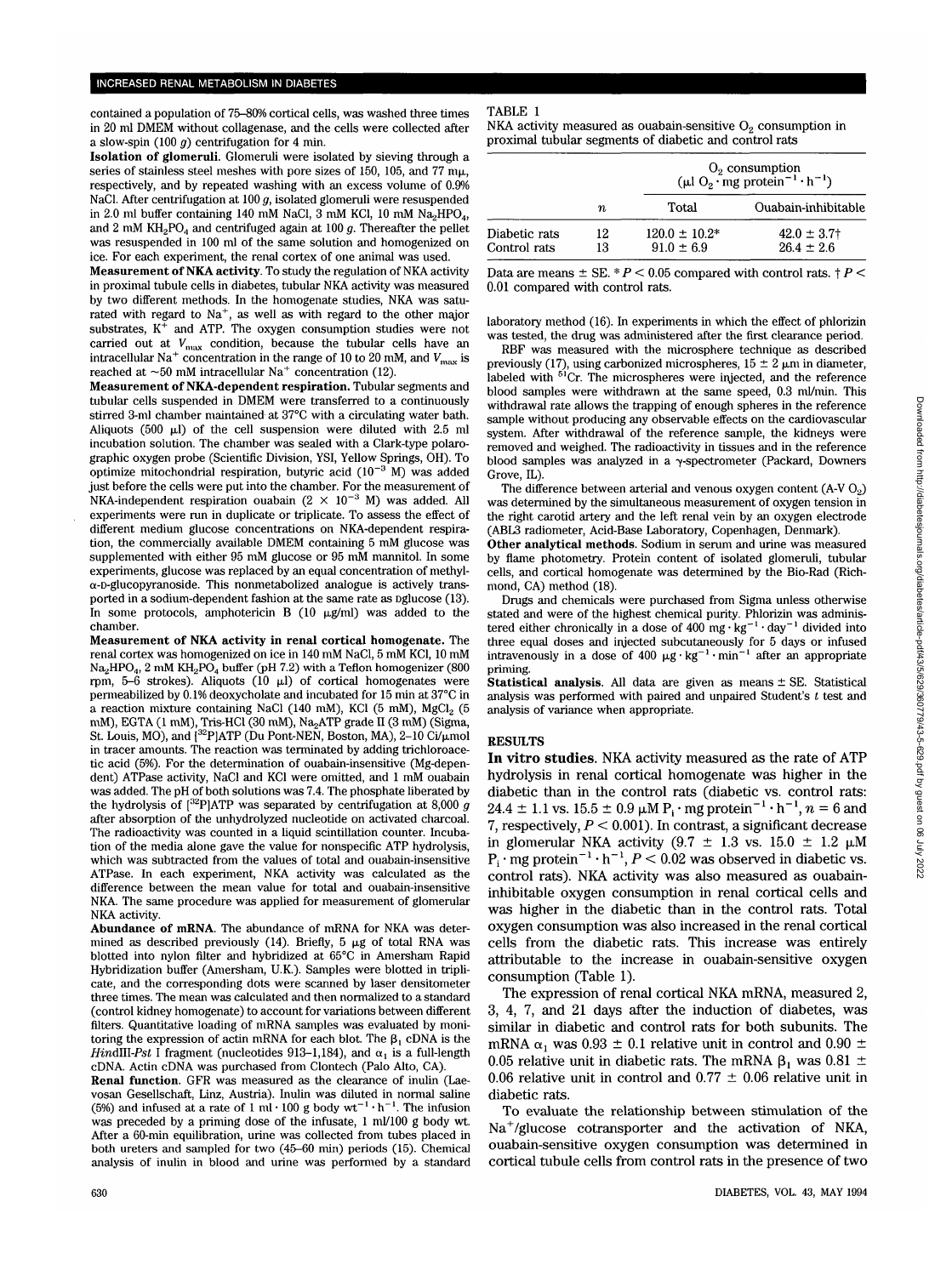

**FIG. 1. NKA activity measured as ouabain-sensitive**  $O<sub>2</sub>$  **consumption (** $\mu$ **1 O2/mg protein/h) in proximal tubular cell suspension from control rats incubated in media with 5 mM (n = 7) and 100 mM (n = 6) glucose concentrations and with the nonmetabolized glucose analogue** (methyl- $\alpha$ -D-glucopyranoside,  $n = 6$ ). For each experiment, kidneys from  $t_{\text{wo}}$  rats were pooled.  $*P < 0.01$ .

different glucose concentrations, 5 and 100 mM, respectively. The higher glucose concentration significantly increased  $O<sub>2</sub>$ consumption in the control cells (100 vs. 5 mM glucose: 23.8  $\pm$  3.3 vs. 12.6  $\pm$  1.6  $\mu$ l O<sub>2</sub>·mg protein<sup>-1</sup>·h<sup>-1</sup>). A similar increase was obtained when the cells were exposed to the nonmetabolized glucose analogue, methyl-a-D-glucopyranoside, which uses the same  $Na^+$ -dependent transporter as glucose at the apical membrane of the proximal tubular cell (Fig. 1). The ionophore amphotericin B significantly increased oxygen consumption in tubular cells from control animals incubated in both 5 mM (39.1  $\pm$  1.6 vs. 51.6  $\pm$  3.0  $\mu$ l  $O_2 \cdot$  mg protein<sup>-1</sup>  $\cdot$  h<sup>-1</sup>) and 100 mM (42.8  $\pm$  4.4 vs. 61.0  $\pm$  7.8  $\mu$ l O<sub>2</sub> · mg protein<sup>-1</sup> · h<sup>-1</sup>) media. In the presence of amphotericin, oxygen consumption in cells incubated in 100 mM glucose was still significantly higher *(P <* 0.02) than that in cells incubated in the 5 mM glucose medium.

**In vivo studies.** Within a few days after STZ administration, the rats exhibited the typical early manifestations of diabetes, and this effect on renal function was sustained for at least 3 weeks. GFR in diabetic rats was increased by 29% (diabetic vs. control rats:  $2.93 \pm 0.11$  vs.  $2.28 \pm 0.13$  ml/min, *P <* 0.01). RBF was increased out of proportion (54%) to the increase in GFR (diabetic vs. control rats:  $11.7 \pm 0.6$  vs. 7.6 ± 0.7 ml/min, *P <* 0.001). Tubular sodium reabsorption was increased by 37% (diabetic vs. control rats:  $411 \pm 15$  vs. 310  $\pm$  22  $\mu$ mol/min,  $P < 0.01$ ). Because simultaneous determinations of A-V O<sub>2</sub> difference and RBF could not be performed for technical reasons, we calculated renal oxygen consumption by multiplying each value for A-V  $O_2$  difference with the mean value for RBF in each group. The estimated values for oxygen consumption were  $58.5 \pm 2.9$  and  $29.8 \pm 2.5$  ml/min  $(P < 0.001)$  in the diabetic and control groups, respectively. Variations in RBF and oxygen consumption were negligible (1-3%) when measurements performed at different time points (from 4 days to 3 weeks) were compared.

We next determined the effect of inhibition of the  $Na<sup>+</sup>/$ glucose cotransporter on renal function. For this purpose, the rats were infused with phlorizin in a dose of 400  $\mu$ g·kg<sup>-1</sup>·min<sup>-1</sup> (see METHODS). In the clearance studies, a control period was obtained for comparison before the infusion was started. Treatment with phlorizin resulted in a small, but nonsignificant, increase in diuresis  $(0.0329 \pm 1)$ 0.0041 vs.  $0.0475 \pm 0.0041$  ml/min, NS) and in an increase of urinary glucose excretion  $(0.14 \pm 0.02 \text{ vs. } 0.31 \pm 0.02 \text{ s})$ 

# **A. KORNER AND ASSOCIATES**

mmol/min, *P <* 0.001) in the diabetic rats. The latter resulted in a significant decrease of blood glucose level, although hyperglycemia was well maintained (22.3  $\pm$  1.1 vs. 14.0  $\pm$ 0.85 mM,  $P < 0.001$ ). The hematocrit did not change (47.2  $\pm$ 0.82 vs.  $49.1 \pm 0.60$ , NS). Although this does not completely rule out the possibility that osmotic diuresis during phlorizin treatment might, via extracellular fluid contraction, contribute to the decrease in RBF and GFR, other explanations (see DISCUSSION) seem to be more likely. In control rats, initial glucose excretion was negligible but rose significantly after phlorizin infusion (0.0005  $\pm$  0.0002 vs. 0.15  $\pm$  0.03 mmol/min, *P <* 0.001). Infusion of phlorizin into diabetic animals promptly normalized the increased tubular sodium reabsorption and renal oxygen consumption (Fig. *2A* and *B).* Phlorizin did not alter the rate of  $Na<sup>+</sup>$  reabsorption and had no effect on renal oxygen consumption in the control rats. Phlorizin infusion also significantly decreased RBF and GFR in the diabetic rats (Fig. 2C and D).

Five days of phlorizin administration significantly decreased elevated NKA activity measured in cortical kidney homogenate as ATP hydrolysis. As shown in Fig. 3, NKA activity in phlorizin-treated diabetic animals was indistinguishable from that of the control rats.

## DISCUSSION

NKA plays a pivotal role for tubular sodium transport. This enzyme will, via active countertransport of  $Na<sup>+</sup>$  and  $K<sup>+</sup>$ across the basolateral membrane, create the electrochemical gradient that allows Na<sup>+</sup> to enter the cell via a variety of coand countertransporters such as the  $Na^+$ /glucose cotransporter. The Na<sup>+</sup>/glucose cotransporter is, like most of the Na<sup>+</sup> /amino acid transporters, located apically in the proximal tubule cell (1). Under basal conditions, NKA is not saturated with regard to Na<sup>+</sup>. An increased flux of Na<sup>+</sup> into the proximal tubular cells should lead to increased intracellular sodium content and activation of the sodium pump (19-21). The same mechanism might be responsible for the increase in NKA activity after the cells are loaded with the ionophore amphotericin B. The ouabain-sensitive oxygen consumption, an index of NKA activity, was increased in tubular cells from diabetic rats. Exposure of cells from control rats to a high glucose concentration also increased the ouabain-sensitive oxygen consumption. This increase could be attributed to increased influx of  $Na<sup>+</sup>$  via the Na<sup>+</sup> /glucose cotransporter because a high concentration of the nonmetabolized glucose analogue had an effect on the ouabain-sensitive oxygen consumption as high glucose concentration. Thus, our observations confirm the concept that passive influx of Na<sup>+</sup> via the Na<sup>+</sup>/glucose cotransporter is coupled to active extrusion of  $Na<sup>+</sup>$  by the Na<sup>+</sup> pump, and suggest that the increase in renal tubular NKA activity that we and others (5-9) have observed is a result of increased activity of the Na<sup>+</sup>/glucose cotransporter. In support of this hypothesis, we demonstrated that in diabetic rats phlorizin treatment decreased NKA activity.

It has been postulated that a longstanding increase in intracellular  $\text{Na}^+$  content might lead to increased abundance and/or increased availability of the functioning units of NKA. The finding that NKA activity was increased in diabetic rats that had not been treated with phlorizin supports this hypothesis. The lack of increase in mRNA implies that the increase in activity is caused by a translational/posttranslational rather than a transcriptional effect (22-24).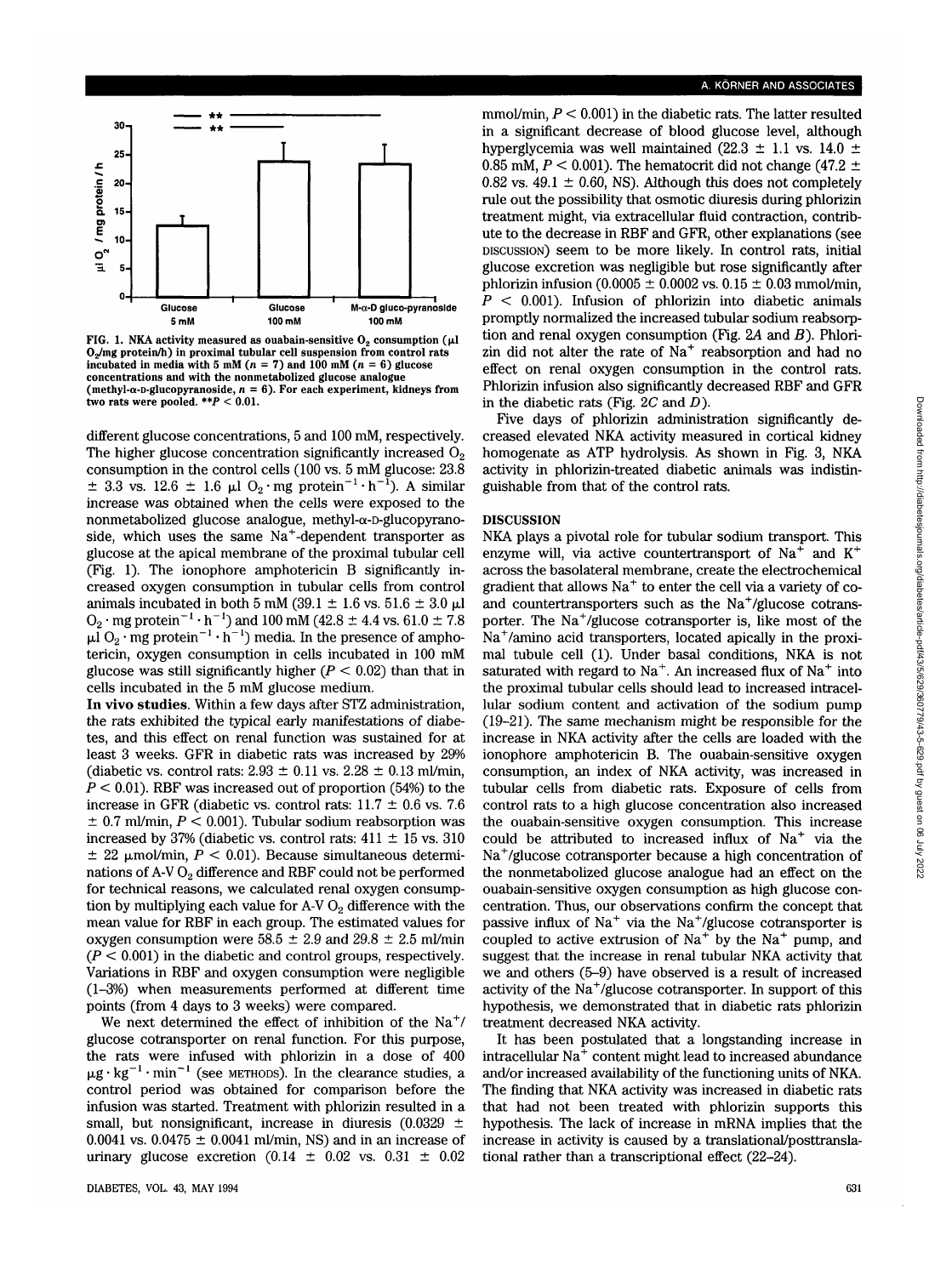

FIG. 2. Tubular sodium reabsorption  $(T_{Na})$  (A), A-V O<sub>2</sub> (B), RBF (C), and GFR (D) in control rats ( $\Box$ ), STZ-induced diabetic rats ( $\Box$ ), and phorizin-treated STZ-induced diabetic rats ( $\boxtimes$ ). Phorizin was infused dur Phlorizin did not have any measurable effect on renal functional parameters in control rats. Studies were performed in 4-7 rats in each group. \*P < 0.01. \*\*\*P < 0.01. \*\*\*P < 0.001.

Hyperperfusion and hyperfiltration are typical findings in patients with poorly controlled diabetes and appear to be causally related to hyperglycemia. Hyperfiltration is more often present in patients with poorly controlled diabetes, than in those with a good glycemic control (25,26), and



FIG. 3. NKA activity, measured as the rate of ATP hydrolysis in renal cortical homogenate of diabetic rats. Phlorizin was administered<br>chronically in a dose of 400 mg·kg<sup>-1</sup>·day<sup>-1</sup> divided into three equal doses and injected subcutaneously for 5 days before the experiments: control rats ( $\Box$ ,  $n = 7$ ), untreated diabetic rats ( $\Box$  $\blacksquare$ .  $n =$ 6), and phlorizin-treated diabetic rats ( $\mathbb{S}$ , n = 4). \*\*\* $P < 0.001$ .

improvement of the glycemic control by insulin treatment reduces or even normalizes hyperfiltration both in patients and in experimental animals (27,28). The mechanism by which hyperglycemia causes hyperperfusion remains unclear, despite numerous studies of this subject. It has been suggested that hyperglycemia might result in the release of hormones that have a vasodilatory effect on the renal vascular bed. However, experimental studies have not given unequivocal evidence that any of the hormones released by hyperglycemia play a critical role for the induction of diabetic hyperfiltration (29). Here we show that inhibition of the coupled Na<sup>+</sup>/glucose transporter by phlorizin promptly attenuated or abolished the hyperfiltration and hyperperfusion in the diabetic kidney. A decrease in the blood glucose level could not be responsible for the cessation of hyperfiltration, because a similar level of hyperglycemia under normal conditions, i.e., without phlorizin treatment, is sufficient to increase GFR in diabetic animals (30). Inhibition of the  $Na<sup>+</sup>/glucose cotransporter also decreased tubular Na<sup>+</sup> reab$ sorption and renal oxygen consumption. Because the activity of the Na<sup>+</sup>/glucose cotransporter is coupled to the activity of NKA, we attribute the decrease in renal oxygen consumption to a decrease in NKA activity. NKA-mediated transcellular